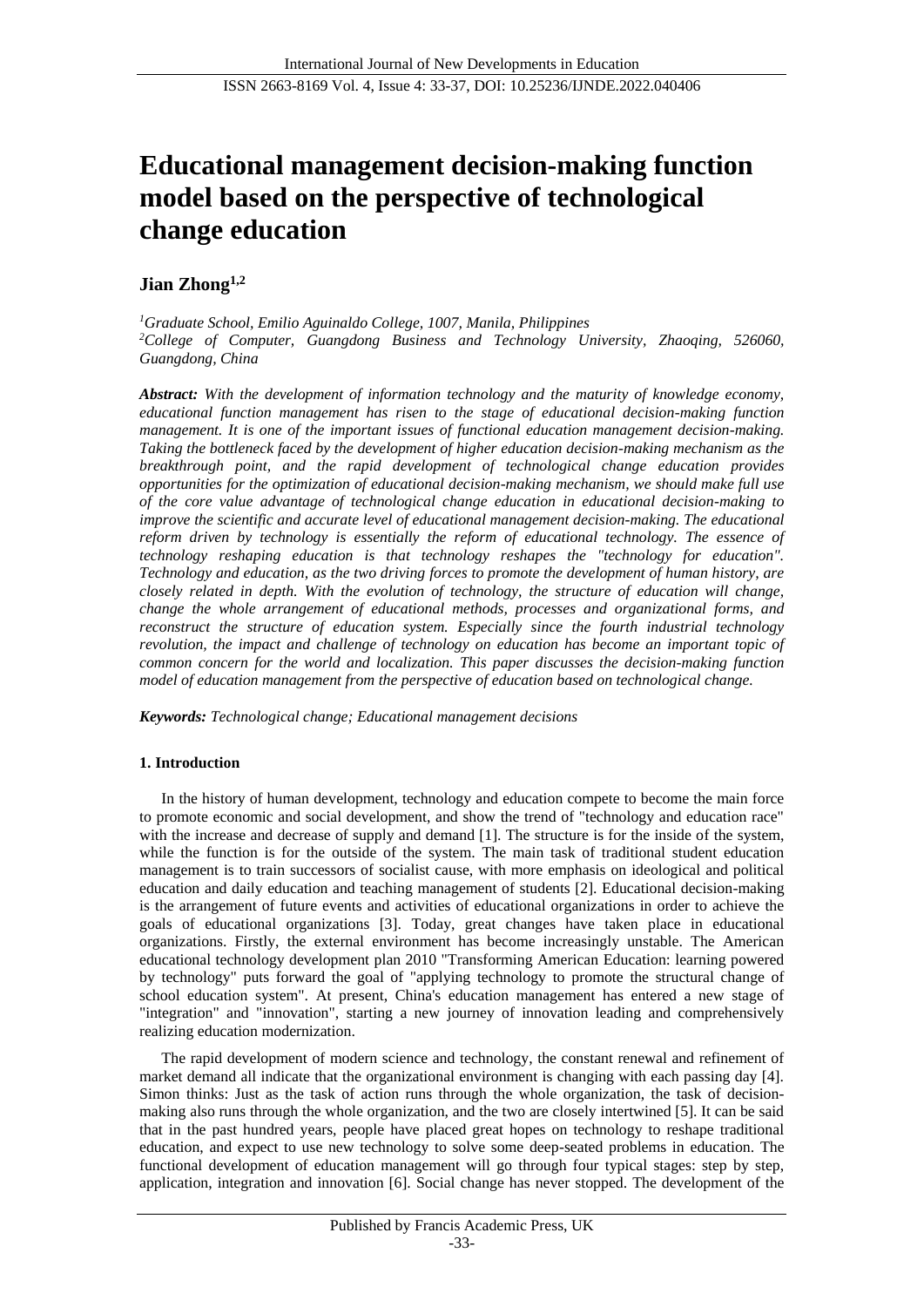times intensifies the changes in the fields of adult work and life, the mobility of residence, the change of occupation, the change of post, the increase of leisure and learning activities, which have become the living state and lifestyle of human beings in modern society. All these make the educational needs increasingly diversified and in dynamic change [7]. In the 21st century, profound and extensive changes have taken place and are taking place in all fields of Chinese society. The reform of China's educational management concept and management system is imperative. After five years of struggle, China's educational management decision-making has made great progress, achieved the development goal of the first stage, and moved forward to the second stage, that is, entering the stage 2.0 of educational management decision-making [8].

#### **2. Technological change promotes the form of educational management decision-making**

#### *2.1. Embedding: a new type of educational management with technology as logic*

From the perspective of change mode, the primary way for technology to promote the decisionmaking function of educational management is structural embedding, that is, technology becomes the internal organizational resource of educational form, and then changes "what to learn, how to learn and where to learn". The introduction of technological change into education as a new tool has not only changed the spatial and physical environment of education and the content of education, but also changed the teaching methods of teachers, the learning methods of students, the deep structure of classroom and the relationship between teachers and students, as well as the more macro mode of school development and education development [9]. With the faster and faster development and renewal of technology, the preparation of human life for technology is weakened, while the passive adaptability is enhanced. Education plays a people-oriented regulatory role, and its diversified initiative is becoming more and more obvious. Despite the rapid development of China's educational technology reform, remarkable achievements have been made, but generally speaking, the technological change mainly stays in the simple application of tools for education, the reform of education and teaching mode supported by information technology, the reconstruction of school management system, and the revolutionary influence of information technology on education development have not been fully demonstrated. Taking the processing, transmission and exchange of educational information as the essence of education, the emergence of modern information technology tools has changed the time and space of information transmission, and also changed the way of obtaining, transmitting and exchanging information. In this way, the essence of education has been changed, and the problems existing in education will be solved. We leave some functions, activities, methods and strategies of education to machines or tools to replace people, and hope that this new educational operation mode will become the mainstream mode of education, so as to completely change education and reshape the educational form.

#### *2.2. System embedding: formation of governance system adapting to technological change*

The education management system is a multi-objective, multi-level and multi-factor complex system. Technological change plays a prominent role in education and teaching, forming related educational internal institutions such as information center, curriculum service center, etc. Around the development of teachers' abilities, organizations such as teacher development center have also been established. The educational management decision-making function came into being, which is the extension and development of educational information management in the era of knowledge economy and information society. Educational technology is the theory and practice of designing, developing, utilizing, managing and evaluating related learning processes and learning resources in order to promote learning. Management category includes plan management, resource management, information management and transmission system management [10]. The traditional teaching mode is basically based on explicit knowledge, Teacher centered teaching mode, Pay more attention to students' acquisition of explicit knowledge, It emphasizes the systematicness and integrity of students' acquisition of knowledge. As an important leading source of science and technology, the function of colleges and universities determines that higher education should not passively adapt to the impact of technological change, but become an important force to promote the development of technological change, The process of higher education development and the process of big data development complement each other. Technological change continues to develop in depth in the reform of higher education management system. The main driving factors are: government policies and financial support, the promotion and participation of business groups, the strategic vision of colleges and universities and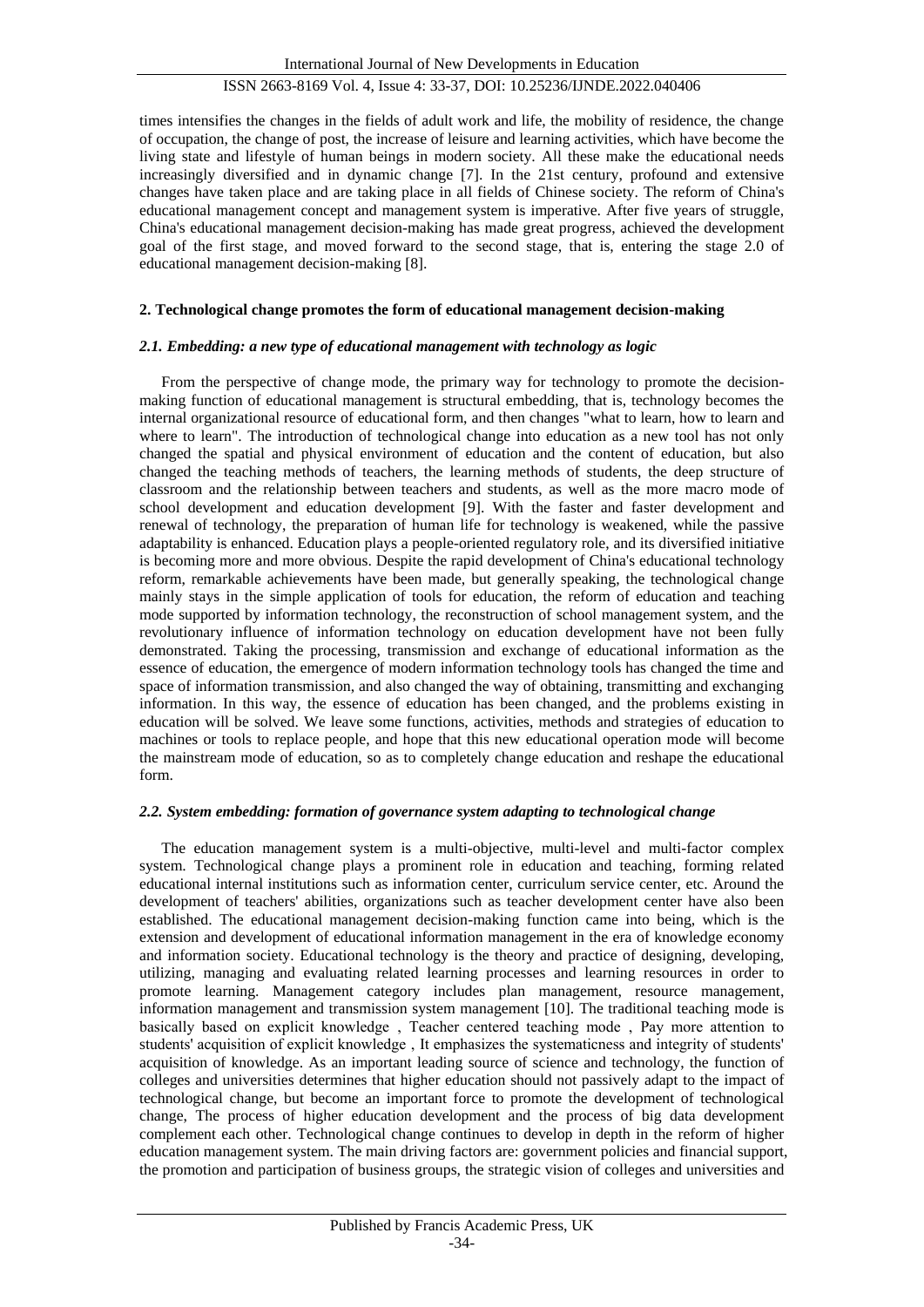the demand for big data talents. In the industrial era, the printed educational resources represented by textbooks have shaped the modern teaching represented by schools. Nurture. Entering the era of technological change, digital education resources represented by network resources have opened a new journey of educational function.

#### **3. Administrative service function model**

#### *3.1. Administrative decision*

The term "decision-making" is widely used. Various disciplines in social sciences have different interpretations of it, and even different schools in the same discipline have different understandings of it. Administrative decision-making is a kind of management decision-making. Simon, an American scholar, first put forward the administrative decision-making theory completely, which contributed to the remarkable development of administrative management theory. The decision-making function of educational management is different from the general theoretical discussion. We can't just sit in the office and look up data and figures, but must go deep into the actual investigation and research, constantly summarize new experience and find new problems. China's higher education administrative decision-making system includes central higher education administrative decision-making institutions and local higher education administrative decision-making institutions. Educational administrative decision-making consultation serves the government's educational decision-making and plays the role of "think tank", "external brain" and "think tank" of government decision-making. The work of educational administrative decision-making consultation is different from that of the secretary team. It serves decision-makers and cannot be attached to a decision-maker. Only by studying independently and providing objective plans in a practical and realistic way can it really play a management function. Due to the limited independence of the government's higher education administrative decision-making bodies, it is impossible to restrict the interference of other departments in the education system. The mode of educational administrative decision-making is that the competent department of education uses certain methods in the process of educational practice to dig deep into the core problems that need to be solved in the process of educational decision-making, and on this basis, summarizes and induces them, thus forming a paradigm for solving such problems. Among the many elements of the policy environment, social and economic conditions, political, economic, cultural and educational systems, political culture and international environment are the most important. In different policy environments, the operation process of the policy system is different. The internal coordination of higher education administrative decision-making system should first straighten out the relationship between the central and local higher education administrative departments.

#### *3.2. Analysis of service-function model*

It has been nearly a hundred years since the viewpoints and theories of educational administration came out. The application of administrative principles and methods to the research and practice of educational management decision-making has long occupied a dominant position. Re-adjusting and allocating government functions through administrative management system and service reform will lay a new foundation for the coordination among higher education management departments. Specifically, the administrative service of education, that is, the administrative department of education, in order to solve the major problems in the process of education development and realize the effective leadership and management of education, systematically analyzes the process of formulating and selecting effective action service schemes from the reality, which affects the subjective and objective conditions of all aspects of education development. In the past, the United States generally understood "administration" as scientific management and pragmatic work. It is believed that "administration" is mainly a factor to adjust the interaction between various departments of the organization, so as to effectively improve the work quality of the department. From the perspective of post-education reform, the functional decision-making with administration as the core has formed the social form of "internet plus", which itself requires the teaching reform to go from the surface to the content reform. The decision-making function of educational management is a comprehensive way to discover, manage and analyze educational information resources. Political culture at all levels, such as national political consciousness, political values and political ideals, affect or restrict the main structure of educational decision-making, and thus affect the whole process of educational decision-making. Nowadays, the forms of educational decision-making are different all over the world, from which we can see that there are great differences in the composition of the main body of educational decision-making. The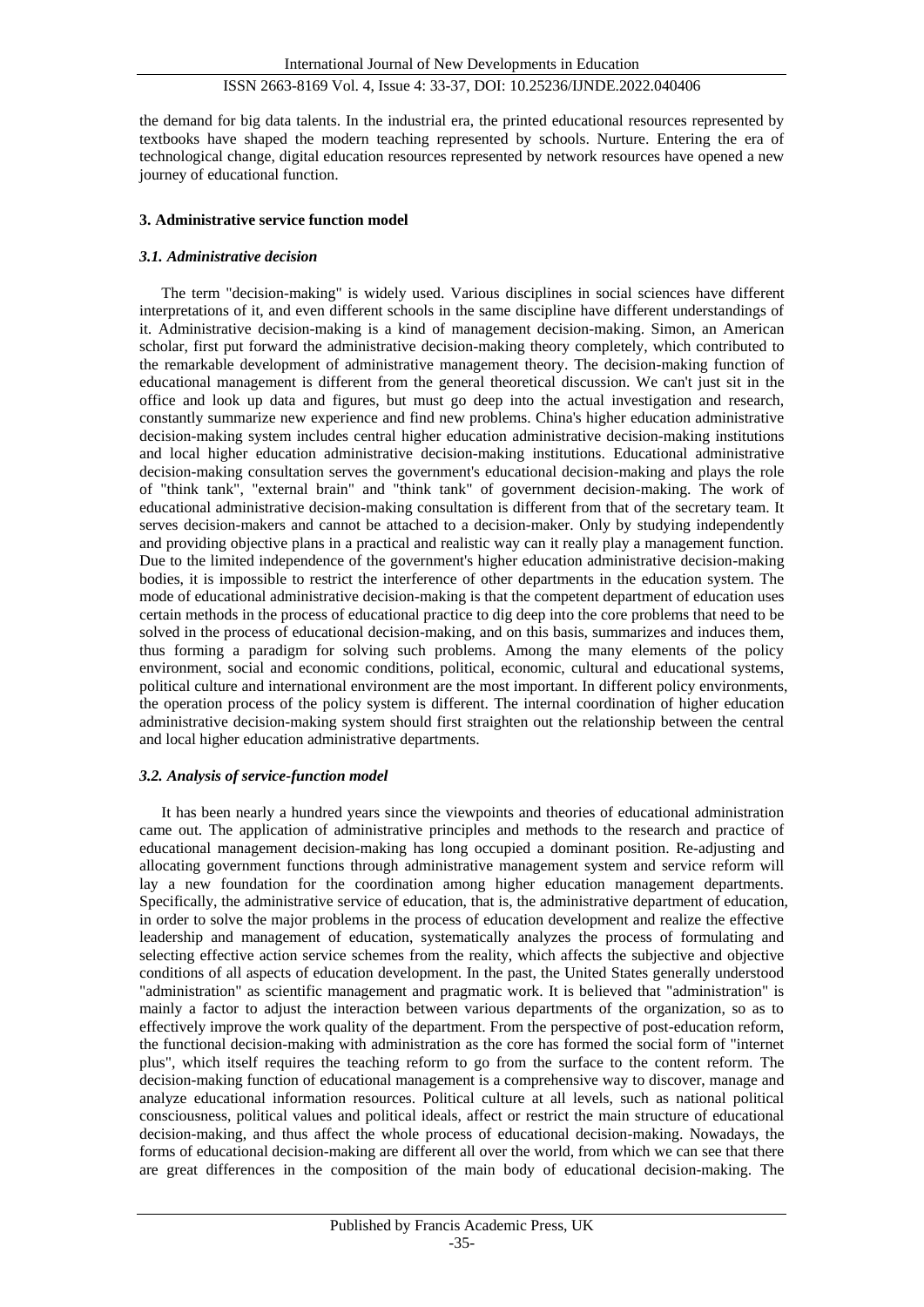realization of the decision-making function of educational knowledge management is inseparable from the support of modern information technology. The social environment is changing faster and faster, and the application period of a set of standardized standards and "service" methods is gradually shortening. The fluctuation of efficiency and benefit of some economic organizations in society leads to their rapid rise and decline, which can be explained by this model. As shown in Figure 1, administrative service function model:



*Figure 1: Administrative service function model*

#### **4. Conclusions**

With the reform of educational technology, the standardized and scientific level of educational decision-making will become one of the main core competitiveness of the development level of higher education. As an educational management decision-making function, administrative service decisionmaking has become a key point in education. The current situation of unfair basic education has aroused people's deep thinking. We should restore the basic education policy from the perspective of administrative law and put forward a scientific and democratic decision-making process. The administrative department of higher education should further strengthen and improve the submission of dynamic information of higher education, Ensure that the submitted information is true, accurate and delivered in time to ensure quantity and quality. The efficiency of administrative decision-making can not exceed the stability of standards, it can only produce short-term efficiency; The benefits of instant "service" can not exceed the stability of "customer" demand. It can only produce short-term benefits. Using various incentive factors and methods, we can further mobilize the enthusiasm and initiative of teachers' work, deepen education reform, improve the quality of education in normal schools, and cultivate teachers engaged in quality education across the century. With the blending and collision of various factors such as politics, economy, culture, informationization and marketization, the decisionmaking of education management must take technological change as the choice path of future decisionmaking.

#### **References**

*[1] Meng Fanhuan. The functional model of educational management decision-making [J]. Educational Research, 2001(3):5. [2] Yu Yue. Research on school education management decision-making based on data mining [J].*